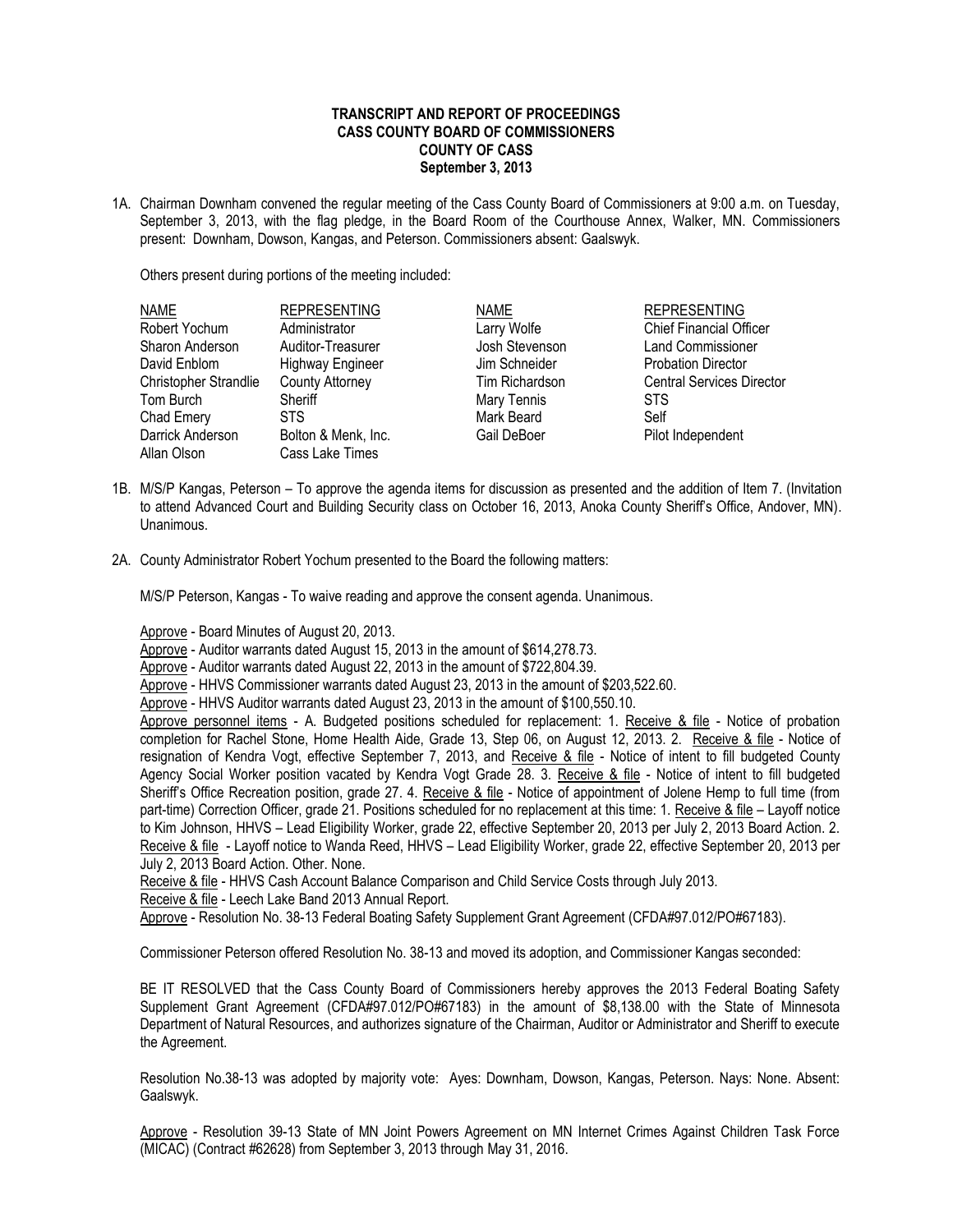Commissioner Peterson offered Resolution No. 39-13 and moved its adoption, Commissioner Kangas seconded:

## RESOLUTION APPROVING STATE OF MINNESOTA JOINT POWERS AGREEMENTS WITH THE COUNTY OF CASS ON BEHALF OF ITS COUNTY ATTORNEY AND SHERIFF'S OFFICE

WHEREAS, the County of Cass on behalf of its Prosecuting Attorney and Sheriff's Office desires to enter into Joint Powers Agreements with the State of Minnesota, Department of Public Safety, Bureau of Criminal Apprehension to use systems and tools available over the State's criminal justice data communications network for which the County of Cass is eligible. The Joint Powers Agreement further provide the County of Cass with the ability to add, modify and delete connectivity, systems and tools over the five year life of the agreement and obligates the County of Cass to pay the costs for the network connection.

NOW, THEREFORE BE IT RESOLVED, by the County Board of Commissioners of Walker, Minnesota as follows:

- 1. That the State of Minnesota Joint Powers Agreements by and between the State of Minnesota acting through its Department of Public Safety, Bureau of Criminal Apprehension and the Cass County Sheriff's Office on behalf of its Prosecuting Attorney and Sheriff's Office, are hereby approved. Copies of three Joint Powers Agreements are attached to this Resolution and made a part of it.
- 2. That the Sheriff, Tom Burch, or his or her successor, is designated the Authorized Representative for the Cass County Sheriff's Office. The Authorized Representative is also authorized to sign any subsequent amendment or agreement that may be required by the State of Minnesota to maintain the Cass County's connection to the systems and tools offered.
- 3. That the County Attorney, Christopher Strandlie, or his or her successor, is designated the Authorized Representative or the Prosecuting Attorney. The Authorized Representative is also authorized to sign any subsequent amendment or agreement that may be required by the State of Minnesota to maintain the Cass County's connection to the systems and tools offered by the State.
- 4. That Richard Downham, the Board Chairman of the Cass County Board of Commissioners and Robert H. Yochum, the County Administrator, are authorized to sign the State of Minnesota Joint Powers Agreements.

Resolution No. 39-13 was adopted by majority vote: Ayes: Downham, Dowson, Kangas, Peterson. Nays: None. Absent: Gaalswyk.

M/S/P Peterson, Kangas – To accept the quote for propane for the 2013-2014 heating season from the apparent low bidder of Ferrellgas at a rate of \$1.375 per gallon delivered by transport semi-trailer and a rate of \$1.394 per gallon delivered by bulk truck. Unanimous.

Quotes are based on estimated gallons of transport of 52,000, and bulk of 35,800

| Bidder          | Bid per gallon                    | Estimated gallons          | Total estimated gallons |
|-----------------|-----------------------------------|----------------------------|-------------------------|
| Lakes Gas Co.   | Transport \$1.440<br>Bulk \$1,580 | \$74,880.00<br>\$56,564.00 | \$131,444.00            |
| Gas Service Co. | Transport unable to quote fixed   |                            |                         |
|                 | <b>Bulk \$1,359</b>               | \$48,652.20                | \$48,652.20             |
| Ferrellgas      | Transport \$1.375<br>Bulk \$1.394 | \$71,500.00<br>\$49,905.20 | \$121,405.20            |

Receive & file - Timber auction results of August 29, 2013 - 3,281 cords plus 33.50 mbf saw timber totaling \$67,195.00. Establish - Special meeting for Cass County Department Head performance evaluations - October 22, 2013 beginning at 9:00 a.m., Commissioners Board Room, Courthouse Annex, Walker, MN.

Amend - Independent contractor Professional Service Agreement with Jon Eclov to include additional hearing officer duties including tobacco ordinance appeals.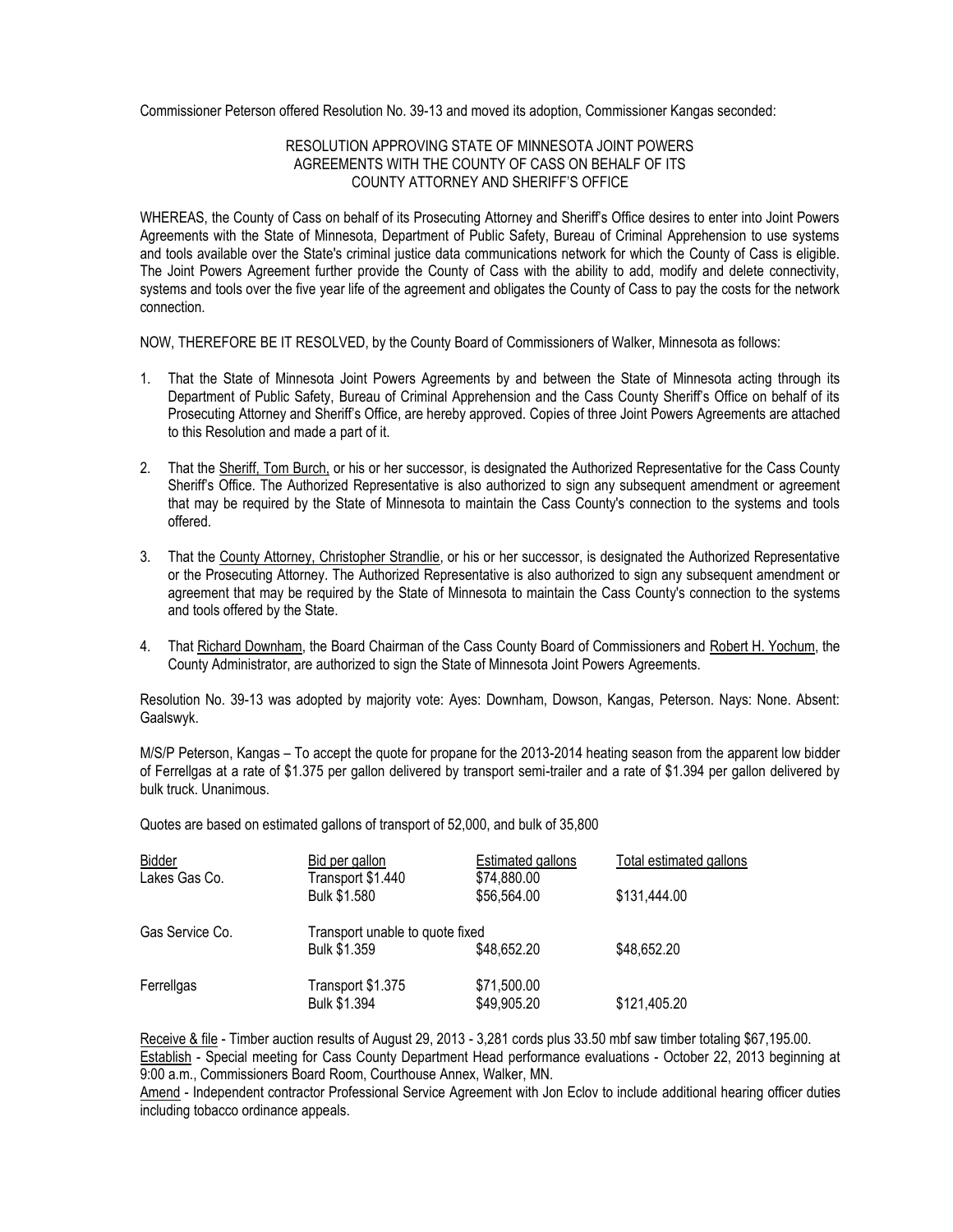2B. County Administrator Robert Yochum discussed the Citizen Budget Committee meeting of August 23, 2013 including the recommended preliminary property tax levy and the schedule for additional budget review by the committee. Mr. Yochum also presented a summary of the 2014 budget reference materials, and departmental requests to date (both of which are posted on the County website). The Board discussed the budget requests including the Medical Examiner trends.

M/S/P Dowson, Peterson – To appoint a Committee of Commissioner Dowson, County Attorney Christopher Strandlie, and Sheriff Tom Burch to study Medical Examiner trends. Unanimous.

2C. Chief Financial Officer Larry Wolfe presented Resolution No. 40-13 approving the preliminary 2014 property tax levy as recommended by the Citizen Budget Committee and establishing a public hearing on the adoption of Cass County's tax levy for 2014 on Tuesday, December 3, 2013, beginning at 6:00 p.m. at the Commissioners Board Room, Cass County Courthouse, Walker, Minnesota.

Commissioner Dowson offered Resolution No.40-13 and moved its adoption, Commissioner Kangas seconded:

WHEREAS, M.S. 275.065 requires the County Board to adopt a proposed property tax levy prior to September 15, 2013, and

WHEREAS Cass County must include in its tax levy the amount necessary to operate the Longville Ambulance Subordinate Service District (LASSD) established under M.S. 375B,

NOW, THEREFORE, BE IT RESOLVED that the Board of Commissioners do hereby approve the following preliminary property tax levies for 2014 in the stated amounts:

|                                                | Preliminary<br>2014 | Final<br>2013 | Difference |
|------------------------------------------------|---------------------|---------------|------------|
| Net County Levy                                | \$19,585,613        | \$19,585,613  |            |
| <b>LASSD Levy</b>                              | 461.000             | 461,000       |            |
| Preliminary Net Certified Levy                 | \$20,046,613        | \$20,046,613  |            |
| <b>Estimated Preliminary County Rate</b>       | 30.948%             | 30.268%       | $+2.25%$   |
| <b>Estimated Preliminary Rate within LASSD</b> | 34.922%             | 34.147%       | $+2.27%$   |

BE IT FURTHER RESOLVED that a public hearing on the adoption of Cass County's tax levy for 2014 will be held December 3, 2013, beginning at 6:00 p.m. at the Commissioners Board Room, Cass County Courthouse, Walker, Minnesota.

Resolution No. 40-13 was adopted by majority vote: Ayes: Downham, Dowson, Kangas, Peterson. Nays: None. Absent: Gaalswyk.

2D. Chief Financial Officer Larry Wolfe presented Resolution No. 41-13 approving the preliminary 2014 property tax levy as recommended by the Citizen Budget Committee establishing the preliminary 2014 property tax levy for Unorganized Townships.

Commissioner Peterson offered Resolution No. 41-13 and moved its adoption, Commissioner Kangas seconded:

WHEREAS, the Cass County Board of Commissioners acts as township authority for unorganized areas of Cass County, and

WHEREAS, the Cass County Board has considered revenue projections, levy data, and budget needs of the unorganized areas of Cass County for 2014,

NOW, THEREFORE, BE IT RESOLVED that the Board of Commissioners do hereby approve the following preliminary property tax levies for 2014 for Cass County unorganized townships:

|                      | Preliminary<br><u>2014</u> | Final<br>2013 |
|----------------------|----------------------------|---------------|
| UNORGANIZED NET LEVY | \$245,000                  | \$245,000     |

BE IT FURTHER RESOLVED that a public hearing on the adoption of Cass County's unorganized township tax levy for 2014 will be held December 3, 2013, beginning at 6:00 p.m. at the Commissioners Board Room, Cass County Courthouse, Walker, Minnesota.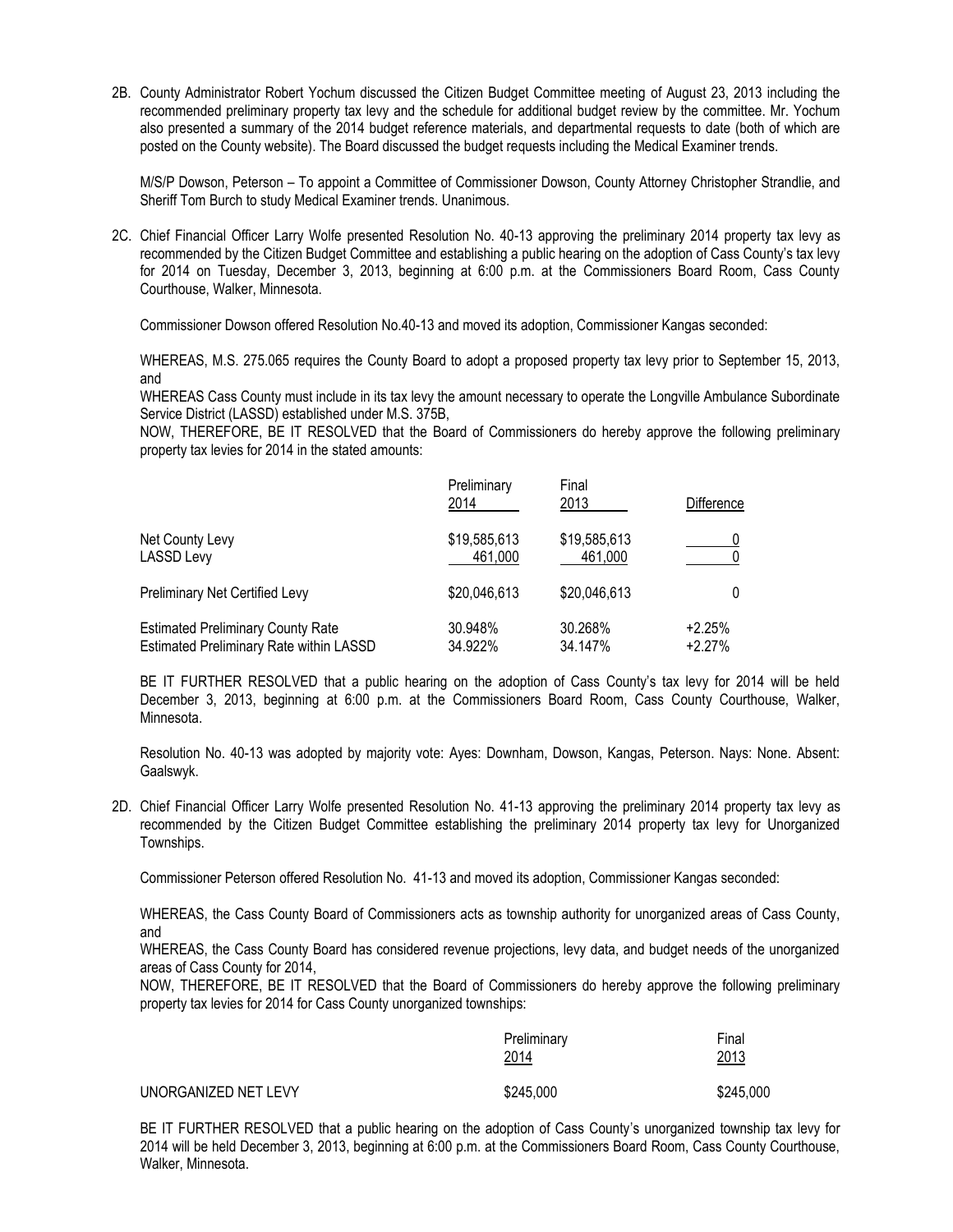Resolution No. 41-13 was adopted by majority vote: Ayes: Downham, Dowson, Kangas, Peterson. Nays: None. Absent: Gaalswyk.

3. Auditor-Treasurer Sharon Anderson summarized the Ad Hoc Board Committee (Gaalswyk and Kangas) meeting of August 20, 2013 regarding county ditch #9. After discussion of related MN Statues including 103E.705 or 103E.715 with the petitioners the committee recommends that the Board table the repair petition as proposed, establish a public hearing for September 26, 2013, and direct the Auditor-Treasurer and Highway Engineer to seek quotes for the proposed work and develop a project budget for consideration at the public hearing.

M/S/P Kangas, Peterson – To approve the Ad Hoc Board Committee recommendations to table the repair petition as proposed, to establish a public hearing for September 26, 2013, and to direct the Auditor-Treasurer and Highway Engineer to develop a project budget for consideration at the public hearing. Unanimous.

4A. Land Commissioner Josh Stevenson informed the Board of a request from the MNDNR for the placement monitoring wells located on county administered land in the Farnham WMA near the recent Winnemucca Farms purchase from Potlatch in Sec. 18, T135N(Byron Twp.), R32W. Mr. Stevenson added that the request is consistent with language in our Forest Resource Management Plan regarding to the monitoring and assessment under section 1.3 subd 8 in regards to certification, and also noted that the County will not incur any costs associated with the wells installation, maintenance, access, or closing of the wells when the monitoring is complete.

M/S/P Kangas, Peterson – To approve an agreement with the MNDNR for placement of monitoring wells on county administered land located in the Farnham WMA near the Winnemucca Farms in Section 18, T135N(Byron Twp.), Range 32W. Unanimous.

4B. Mr. Stevenson presented correspondence from the National Forest Counties & Schools Coalition dated august 28, 2013 requesting support for H.R. 1526 amending the Secure Rural Schools and Community Self-Determination Act of 2000.

M/S/P Kangas, Peterson – To table a letter of support, and further, refer H.R.1526 to Cass County Land Department staff and Cass County's congressional delegation for more information. Unanimous.

5. Probation Director Jim Schneider reported the status of the Probation Department remodeling project, and requested funding to convert tow former record vaults to more usable office space. The scope of work includes installing support beams, ventilation modifications, sprinkler system additions and carpeting. The total estimated cost would add approximately \$11,900 to \$15,100 to the previously authorized capital improvement.

Mr. Schneider also acknowledged the outstanding work by the Sentence To Service Crew, the direction and coordination of the Jail Program Coordinator Mary Tennis, and STS Crew Leader Chad Emery, Construction Manager Mark Beard, Central Services Director Tim Richardson and Maintenance Mechanic Cecil Louks.

M/S/P Dowson, Kangas – To approve additional estimated cost of approximately \$11,900 to \$15,100 to the previously authorized capital improvement for Probation Department remodeling. Unanimous.

M/S/P Dowson, Kangas – To recognize the Sentence To Service Crew Program of their outstanding service to Cass County. Unanimous.

6. County Attorney Christopher Strandlie acknowledged an inquiry from a member of the public regarding the application of the open meeting law as it relates to the Cass County Board of Commissioners scheduled tour of the Sappi Paper Mill in Cloquet, MN on Tuesday, September 10, 2013. Mr. Strandlie noted that the paper mill facility has a no press allowed policy. After a review of MN Statutes Chapter 13D (open meeting law) and related case law County Attorney Strandlie recommended that no more than two members the Board at a time participate in the tour in view of the Sappi Paper Mill facility policy.

M/S/P Dowson, Kangas – To cancel the Board of Commissioner's tour of the Sappi Paper Mill, Cloquet, MN scheduled for Tuesday, September 10, 2013 and, authorize Commissioner's Gaalswyk and Peterson to attend the scheduled tour. Unanimous.

7. Sheriff Tom Burch invited the Board to attend the "Advanced Court and Building Security Class" on Wednesday, October 16, 2013 beginning at 8:30 a.m. at the Anoka County Sheriff's Office, Andover, MN. By consensus, the Board authorized attendance at the training.